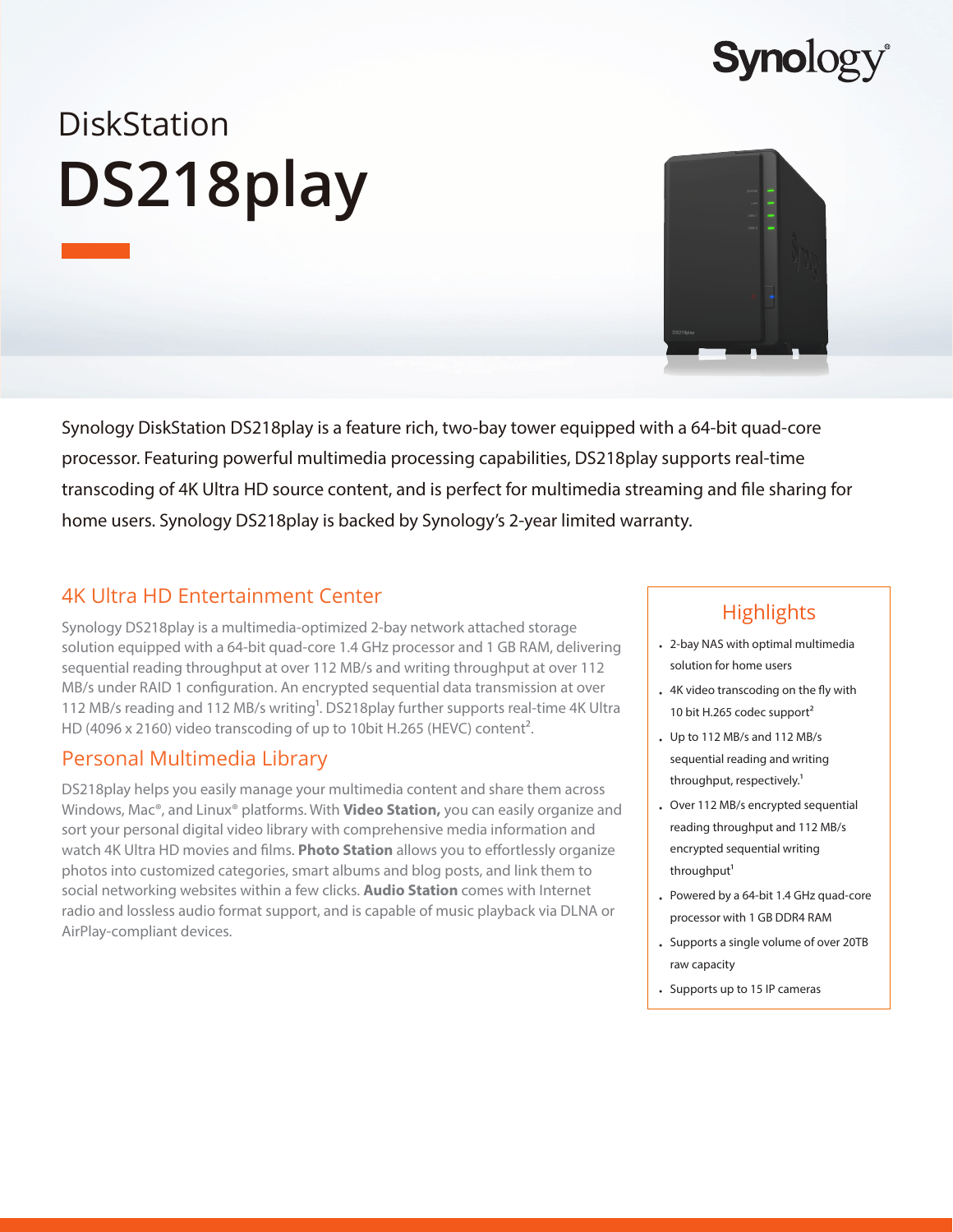## Cross-Platform File Sharing and Data Synchronization

Synology DS218play supports comprehensive network protocols, ensuring a seamless file sharing experience across Windows®, Mac®, and Linux® platforms. **Windows AD** and **LDAP** integration allow DS218play to fit quickly and effortlessly into any existing network environment without the necessity to recreate user accounts. **Cloud Sync** keeps your Dropbox, Google™ Drive, Microsoft OneDrive, Baidu and Box storages in sync with your personal DiskStation at home. The **Cloud Station Suite** allows you to sync files among multiple devices — Windows PC, Mac, Linux, iOS or Android™ tablets/ phones — effortlessly keeping everything up-to-date. DS218play combines seamless file sharing capability with hardened security, even over the internet with HTTPS, built-in firewall, and multiple IP and account intrusion auto-blocking mechanisms.

## Easy Backup Solutions

With block-level incremental backup and cross-version deduplication, Synology **Hyper Backup** provides multi-version backup with optimized storage utilization and allows data backup to multiple destinations–local shared folders, external hard drives, network shared folders, rsync servers, and public cloud services.

## Anywhere/Anytime Availability

Synology provides mobile applications that allow you to enjoy your multimedia library even when on the go. Available on iOS, Android™ and Windows Phone® platforms, **DS photo**, **DS audio**, **DS video**, and **DS file** enable access to your Synology NAS through Photo Station, Audio Station, Video Station, and File Station. What's more, you can use **DS get** to remotely manage and monitor download tasks on Download Station.

**QuickConnect** allows you to connect via a simple customizable address so that you can instantly access media and work files on any Windows/Mac/Linux computer, laptop, or mobile device.

## Energy Efficient with Cool and Quiet Design

Synology DS218play is designed with energy efficiency in mind. Compared with its average PC counterpart, Synology DS218play consumes relatively little power at **16.79 watts** when accessed and **5.16 watts** when hard drive hibernation is enabled. The scheduled power on/off feature further reduces power consumption and long term operation costs.



4K Ultra HD multimedia library

Real-time H.265 4K video transcoding provides hassle-free and high-quality video playback among various devices.



Synology DS218play can serve as a centralized backup destination, allowing you to back up files from multiple devices via Cloud Station Backup.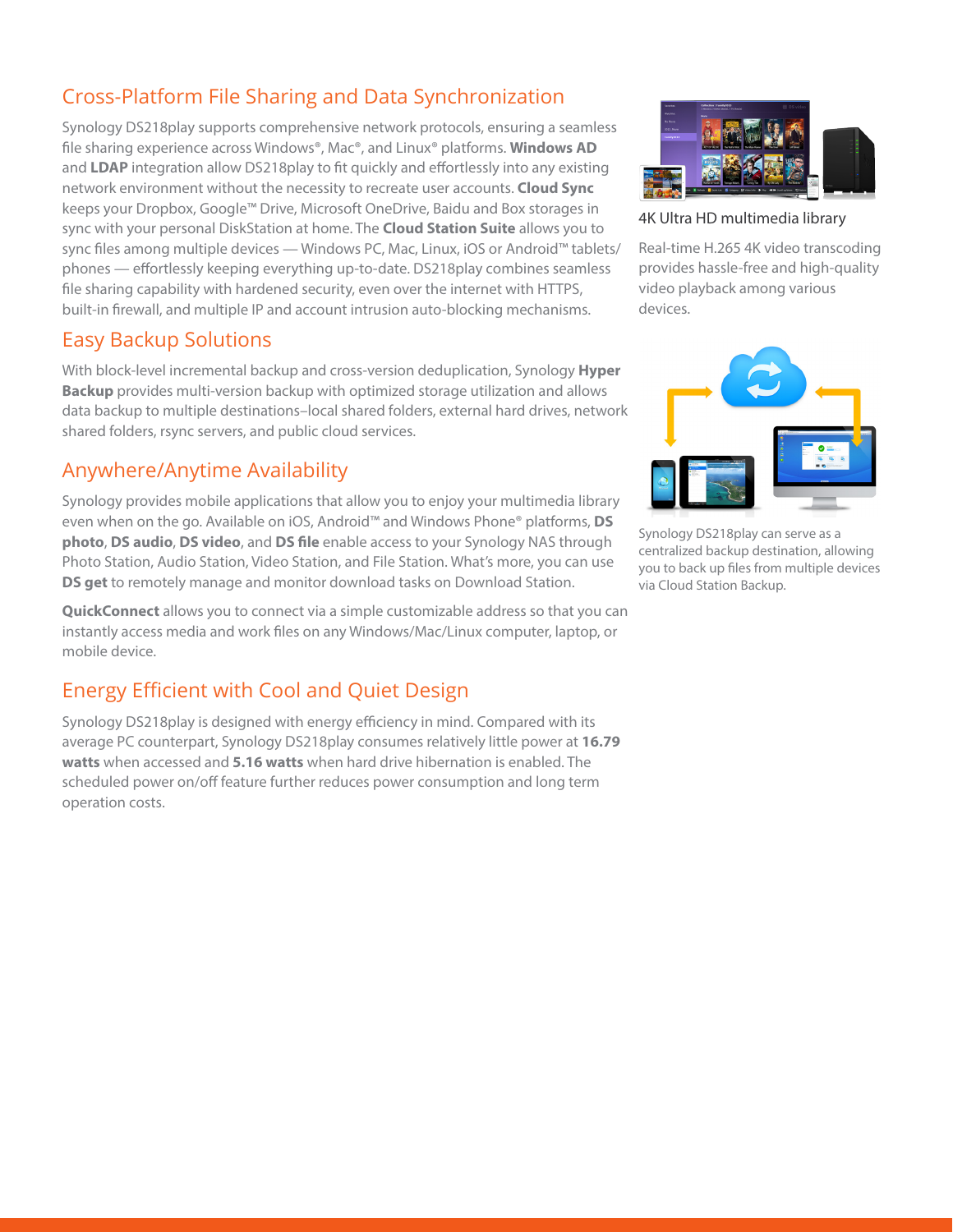# Hardware Overview

### Front **Rear**



| Status indicator  | 2 LAN indicator             | Drive status indicator | 4 Power button and indicator |
|-------------------|-----------------------------|------------------------|------------------------------|
| 5 Fan             | 6 USB 3.0 port              | Reset button           | 8 Power port                 |
| 9 1GbE RJ-45 port | 10 Kensington Security Slot |                        |                              |

# Technical Specifications

#### **Hardware**

| <b>CPU</b>                  | Realtek RTD1296 quad-core 1.4GHz                                                                                                                                       |  |  |  |
|-----------------------------|------------------------------------------------------------------------------------------------------------------------------------------------------------------------|--|--|--|
| Hardware encryption engine  | Yes                                                                                                                                                                    |  |  |  |
| Hardware transcoding engine | Yes; Supported codec: MPEG-4 Part 2 (XVID, DIVX5), MPEG-2, VC-1, 10-bit H.265 (HEVC); maximum resolution: 4K (4096 x 2160); maximum<br>frame rate per second (FPS): 30 |  |  |  |
| Memory                      | 1 GB DDR4                                                                                                                                                              |  |  |  |
| Compatible drive type       | 2 x 3.5" or 2.5" SATA SSD / HDD (drives not included)                                                                                                                  |  |  |  |
| External port               | 2 x USB 3.0 port                                                                                                                                                       |  |  |  |
| Size (HxWxD)                | 165 x 100 x 225.5 mm                                                                                                                                                   |  |  |  |
| Weight                      | $0.87$ kg                                                                                                                                                              |  |  |  |
| LAN                         | Gigabit (RJ-45) x 1                                                                                                                                                    |  |  |  |
| Wake on LAN/WAN             | Yes                                                                                                                                                                    |  |  |  |
| Scheduled power on/off      | Yes                                                                                                                                                                    |  |  |  |
| System fan                  | 92 x 92 x 25mm                                                                                                                                                         |  |  |  |
| AC input power voltage      | 100V to 240V AC                                                                                                                                                        |  |  |  |
| Power frequency             | 50/60Hz, single phase                                                                                                                                                  |  |  |  |
| Operating temperature       | 5°C to 40°C (40°F to 104°F)                                                                                                                                            |  |  |  |
| Storage temperature         | $-20^{\circ}$ C to 60 $^{\circ}$ C (-5 $^{\circ}$ F to 140 $^{\circ}$ F)                                                                                               |  |  |  |
| Relative humidity           | 5% to 95% RH                                                                                                                                                           |  |  |  |
| Maximum operating altitude  | 5,000 m (16,400 ft)                                                                                                                                                    |  |  |  |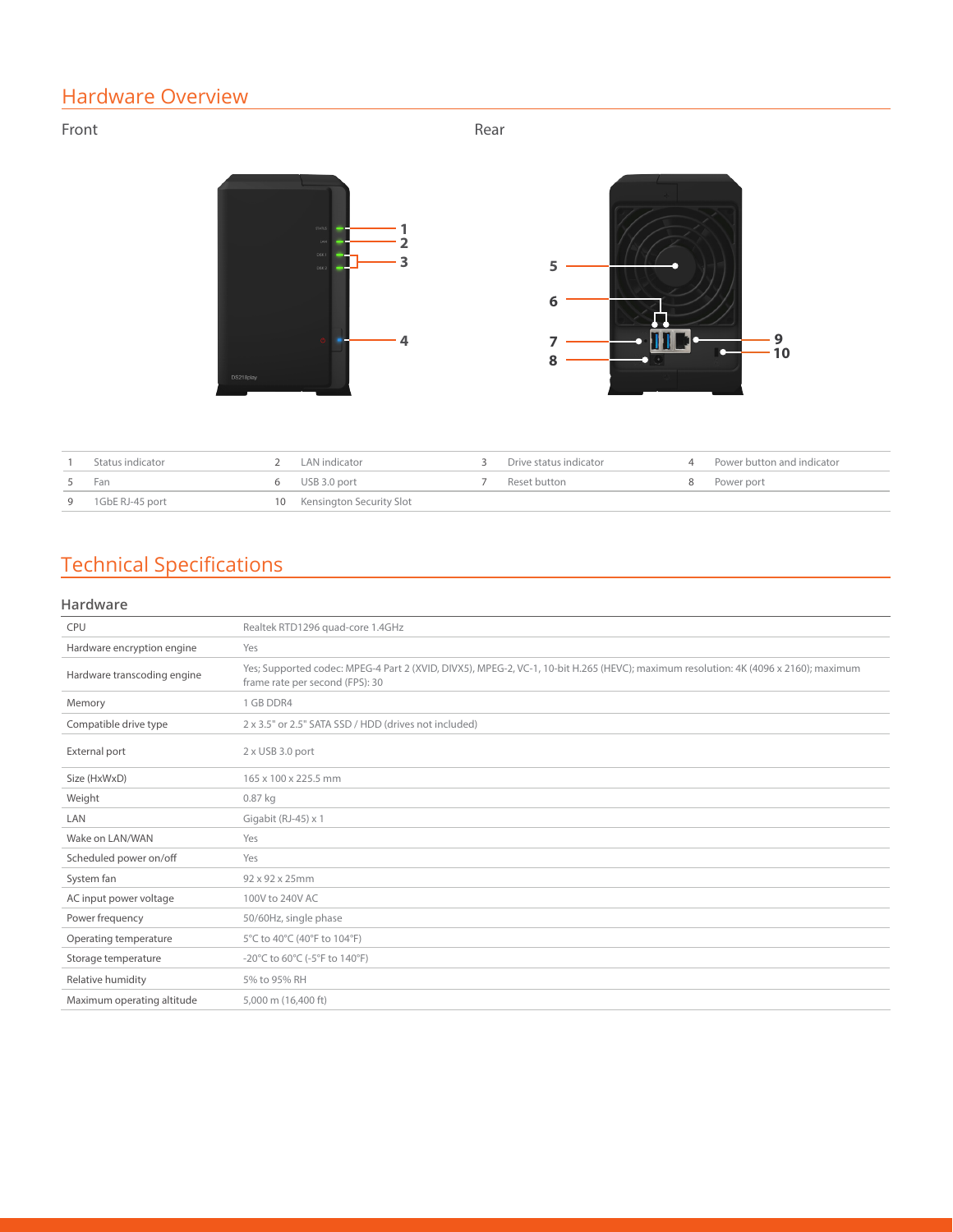## **General DSM Specification**

| Networking protocol     | SMB, AFP, NFS, FTP, WebDAV, CalDAV, iSCSI, Telnet, SSH, SNMP, VPN (PPTP, OpenVPN ™, L2TP)                                                                                                |
|-------------------------|------------------------------------------------------------------------------------------------------------------------------------------------------------------------------------------|
| File system             | · Internal: ext4<br>· External: ext4, ext3, FAT, NTFS, HFS+, exFAT <sup>3</sup>                                                                                                          |
| Supported RAID type     | Synology Hybrid RAID (SHR), Basic, JBOD, RAID 0, RAID 1                                                                                                                                  |
| Storage management      | · Maximum internal volume: 256<br>· Maximum iSCSI target: 10<br>· Maximum iSCSI LUN: 10<br>· iSCSI LUN clone/snapshot support                                                            |
| File sharing capability | · Maximum local user account: 2,048<br>· Maximum local group: 256<br>· Maximum shared folder: 256<br>· Maximum concurrent SMB/NFS/AFP/FTP connection: 200                                |
| Privilege               | Windows Access Control List (ACL), application privilege                                                                                                                                 |
| Directory service       | Windows <sup>®</sup> AD integration: Domain users login via SMB/NFS/AFP/FTP/File Station, LDAP integration                                                                               |
| Security                | Firewall, Encryption shared folder, SMB encryption, FTP over SSL/TLS, SFTP, Rsync over SSH, Login auto block, Let's Encrypt support, HTTPS<br>(Customizable cipher suite)                |
| Supported client        | Windows 7 and 10, Mac OS X 10.11 onwards                                                                                                                                                 |
| Supported browser       | Chrome®, Firefox®, Internet Explorer® 10 onwards, Safari® 10 onwards; Safari (iOS 10 onwards), Chrome (Android™ 6.0 onwards)                                                             |
| Interface Language      | English, Deutsch, Français, Italiano, Español, Dansk, Norsk, Svensk, Nederlands, Русский, Polski, Magyar,<br>Português do Brasil, Português Europeu, Türkçe, Český, 日本語, 한국어, 繁體中文, 简体中文 |

## **Packages and Applications**

| <b>File Station</b>         | Virtual drive, remote folder, Windows ACL editor, compressing/extracting archived files, bandwidth control for specific users or groups,<br>creating sharing links, transfer logs                                                                                                                  |
|-----------------------------|----------------------------------------------------------------------------------------------------------------------------------------------------------------------------------------------------------------------------------------------------------------------------------------------------|
| <b>FTP Server</b>           | Bandwidth control for TCP connections, custom FTP passive port range, anonymous FTP, FTP SSL/TLS and SFTP protocol, boot over the<br>network with TFTP and PXE support, transfer logs                                                                                                              |
| Universal Search            | Offer global search into applications and files                                                                                                                                                                                                                                                    |
| Hyper Backup                | Support local backup, network backup, and backup data to public clouds                                                                                                                                                                                                                             |
| Backup tool                 | DSM configuration backup, macOS Time Machine support, Cloud Station Backup<br>Shared folder sync - maximum task number: 4                                                                                                                                                                          |
| <b>Cloud Station Suite</b>  | Sync your data between multiple platforms by installing the client utilities on Windows, Mac, Linux, Android and iOS devices, while retaining<br>up to 32 historical versions of files<br>Maximum concurrent file transfer: 200                                                                    |
| Cloud Sync                  | One or two-way synchronization with public cloud storage providers including Amazon Drive, Amazon S3-compatible storage, Baidu cloud,<br>Box, Dropbox, Google Cloud Storage, Google Drive, hubiC, MegaDisk, Microsoft OneDrive, OpenStack Swift-compatible storage, WebDAV<br>servers, Yandex Disk |
| <b>Surveillance Station</b> | Maximum IP camera: 15 (total of 450 FPS at 720p, H.264) (Includes two free camera licenses; additional cameras require the purchasing of<br>additional licenses)                                                                                                                                   |
| <b>VPN Server</b>           | Maximum connection: 15, supported VPN protocol: PPTP, OpenVPN™, L2TP/IPSec                                                                                                                                                                                                                         |
| Mail Server                 | Supported Mail Server Protocols: POP3, SMTP, IMAP, Support LDAP/AD account                                                                                                                                                                                                                         |
| <b>Mail Station</b>         | Webmail interface for Mail Server to receive emails from multiple POP3 mailboxes, customizable SMTP server                                                                                                                                                                                         |
| <b>Collaboration Suite</b>  | · Chat maximum user: 500<br>• Office maximum user: 100, maximum simultaneous editing user: 30<br>• Calendar: support CalDAV and access via mobile devices                                                                                                                                          |
| Note Station                | Rich-text note organization and versioning, encryption, sharing, media embedding and attachments                                                                                                                                                                                                   |
| Storage Analyzer            | Volume and quota usage, total size of files, volume usage and trends based on past usage, size of shared folders, largest/most/least frequently<br>modified files                                                                                                                                  |
| Security Advisor            | Malware detection/removal, user account/password, network, system-related security scan                                                                                                                                                                                                            |
| <b>Antivirus Essential</b>  | Full system scan, scheduled scan, white list customization, virus definition auto update                                                                                                                                                                                                           |
| <b>Download Station</b>     | Supported download protocols: BT, HTTP, FTP, NZB, eMule, Thunder, FlashGet, QQDL<br>Maximum concurrent download task: 50                                                                                                                                                                           |
| <b>Web Station</b>          | Virtual host (up to 30 websites), PHP / MariaDB <sup>®</sup> , third-party applications support                                                                                                                                                                                                    |